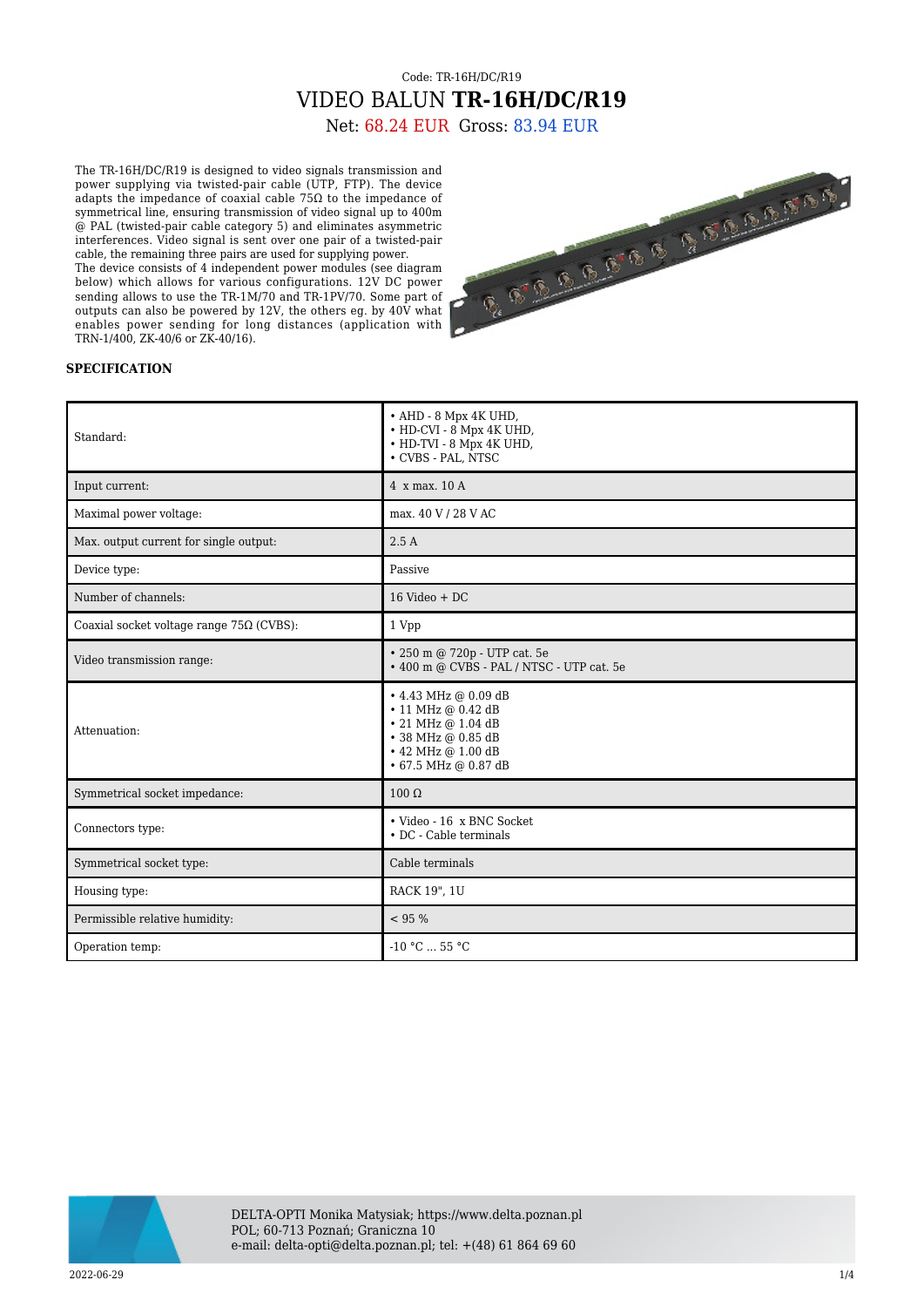| Power supply distance: | Power supply 12V DC<br>$353$ m $\circledcirc$ $50$ mA<br>235 m @ 75 mA<br>176 m @ 100 mA<br>141 m @ 125 mA<br>117 m @ 150 mA<br>88 m @ 200 mA<br>70 m @ 250 mA<br>58 m @ 300 mA<br>$50$ m $\odot$ $350$ mA<br>44 m @ 400 mA<br>39 m @ 450 mA<br>35 m @ 500 mA<br>29 m @ 600 mA<br>25 m @ 700 mA<br>22 m @ 800 mA<br>19 m @ 900 mA<br>17 m @ 1000 mA |
|------------------------|-----------------------------------------------------------------------------------------------------------------------------------------------------------------------------------------------------------------------------------------------------------------------------------------------------------------------------------------------------|
| Weight:                | $0.56$ kg                                                                                                                                                                                                                                                                                                                                           |
| Dimensions:            | 483 x 44 x 53 mm                                                                                                                                                                                                                                                                                                                                    |
| Guarantee:             | 3 years                                                                                                                                                                                                                                                                                                                                             |
| Manufacturer / Brand:  | <b>DELTA</b>                                                                                                                                                                                                                                                                                                                                        |

## **PRESENTATION**

Front panel view:



Top view:



Rear view:

| <b>CONTRACTOR</b>        | in a constitution and the first   |
|--------------------------|-----------------------------------|
| <b>BUSINESS SERVICES</b> | <b>In construction and carry-</b> |

View of the single module:



Schematic diagram (principle of operation):



1) camera powering 2) Video TR - Transformers BNC - BNC socket Example of the connection diagram with using different power voltages for individual modules:



DELTA-OPTI Monika Matysiak; https://www.delta.poznan.pl POL; 60-713 Poznań; Graniczna 10 e-mail: delta-opti@delta.poznan.pl; tel: +(48) 61 864 69 60

2022-06-29 2/4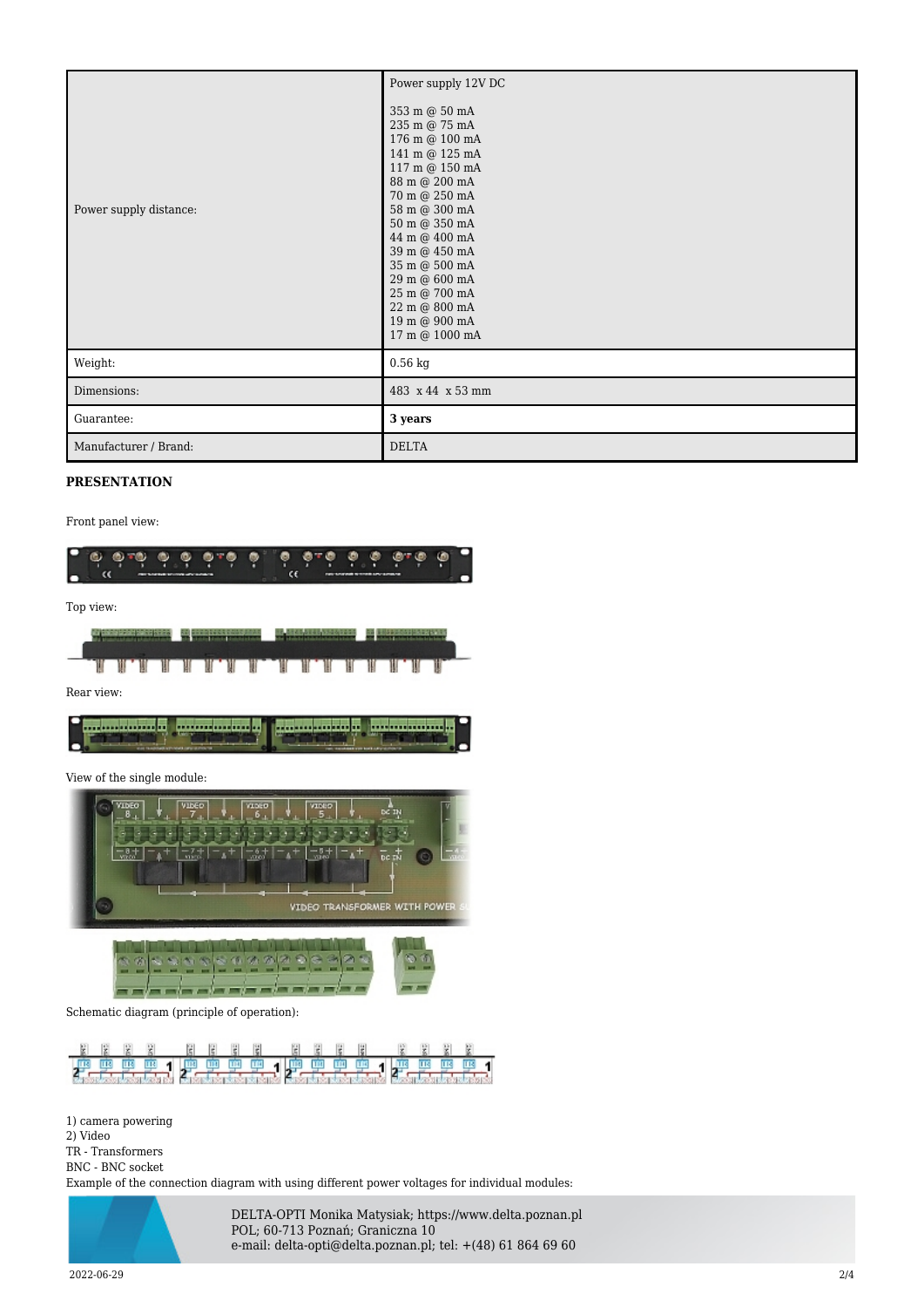





- 1) TR-1M/70
- 2) TR-1PV/70
- 3) TR-1AC/DC 4) TRN-1/400
- 
- 5) DC 12V power adapter 6) 24V AC transformer (24V/2A/TRF)
- 7) ZK-40/6
- 8) Twisted-pair cable
- 9) RJ-45 plug
- 10) Video signal
- 11) 12V DC camera powering
- 12) DATA connection
- 13) (12V) Speed Dome camera

Twisted-pair cable connection wiring sequence for TR-1M/70:



Wiring sequence inside the RJ-45 connectors for TR-1PV/70:



Wiring sequence inside the RJ-45 connectors for TR-1AC/DC:



Wiring sequence inside the RJ-45 connectors for TRN-1/400:



DELTA-OPTI Monika Matysiak; https://www.delta.poznan.pl POL; 60-713 Poznań; Graniczna 10 e-mail: delta-opti@delta.poznan.pl; tel: +(48) 61 864 69 60

2022-06-29 3/4